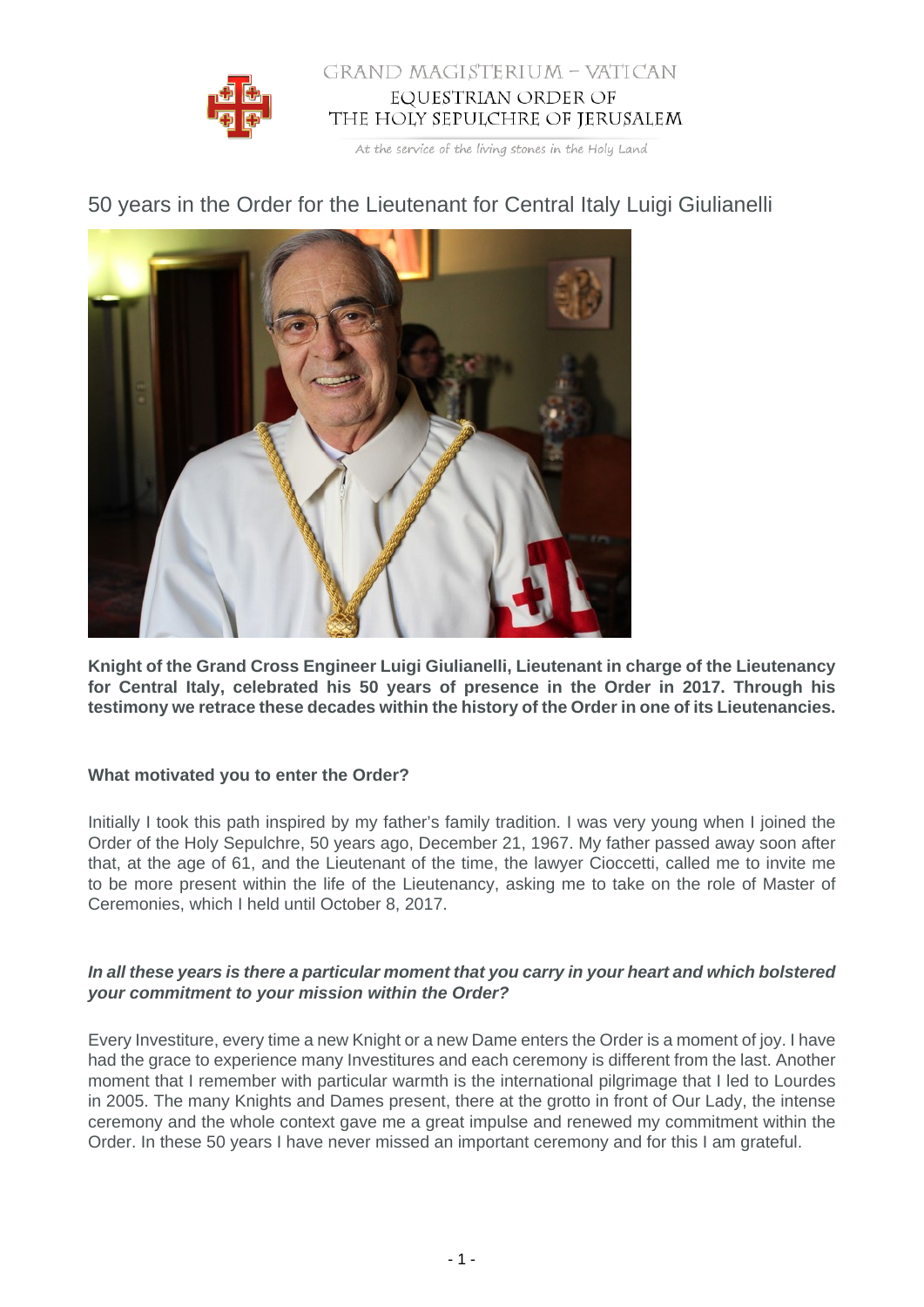#### **It can be said that the Order has become a bit like a family ...**

Certainly. First of all because I had the good fortune to always collaborate with people, Lieutenants, with whom I came to create a family atmosphere: Cioccetti, Alberti Poia, Lamberto Cantuti Castelvetri, Mario Cantuti Castelvetri, Consoli Palermo Navarra and Petrillo. We have always established relationships marked by respect. Being part of the same family can also be felt in the Lieutenancy meetings on the first Friday of the month at the Basilica of the Holy Cross in Jerusalem, in Rome, with the Grand Prior and at other spiritual moments (retreats and preparation for important liturgical moments in the life of the Church). There are also opportunities for even more spontaneous encounters and fraternal sharing. Moreover, since Rome is the operative arm of the Grand Magisterium, I have participated in many initiatives also in this environment, thus having the possibility to build relations also with the Order's central body.

## **For a member of the Order, pilgrimage to the Holy Land is a decisive experience. Is there any place that was particularly meaningful to you in this land to which all Knights and Dames are deeply attached?**

The place where ponders one's life is without doubt the Holy Sepulchre. Entering the shrine one at a time and kneeling before the empty Sepulchre of Christ for a few minutes is a unique experience. Coming from a very Catholic family, for me it was a moment of confirmation of my faith. I also had the good fortune to visit these places with Msgr. Natalino Zagotto who had been in the Holy Land more than 100 times: it is important to discover the holy places under the guidance of someone who knows them very well.

#### **Is there a passage from Scripture that particularly speaks to you?**

I am particularly fond of the Scriptures of the Vigil of Arms and of Prayer with its three readings and three psalms that speak of Jerusalem. Through them one sees Jerusalem as a point of arrival both on earth and in heaven. The readings then conclude with the Gospel of the Resurrection.

#### **How did you feel following your appointment as Lieutenant?**

Over the years I have been a Master of Ceremonies, President of Lazio, Secretary and Chancellor and now I have been asked to take on the role of Lieutenant. At first I was hesitant but then I saw that there was really a lot of expectation around me and so I decided to accept. I was deeply moved especially when the Governor General gave me the decree with which His Eminence Cardinal O'Brien appointed me Lieutenant for Central Italy. What pleased me the most was the context: all the Knights and Dames – whom I have invested over the years – were happy and this encouraged me.

#### **The Order has a long history but, like the whole Church, lives in step with the times, opening itself to change, paying attention at the same time to keeping itself in line with tradition. What changes have you witnessed in these 50 years?**

Our ceremonies have always remained the same and this helps us to maintain the tradition and actualize it year after year without it becoming just "history" but a living part of the "present". But what changes is the new members: we have more and more young people who are asking to become part of our Order. In the last investiture more than 40% of those admitted were under the age of 40.